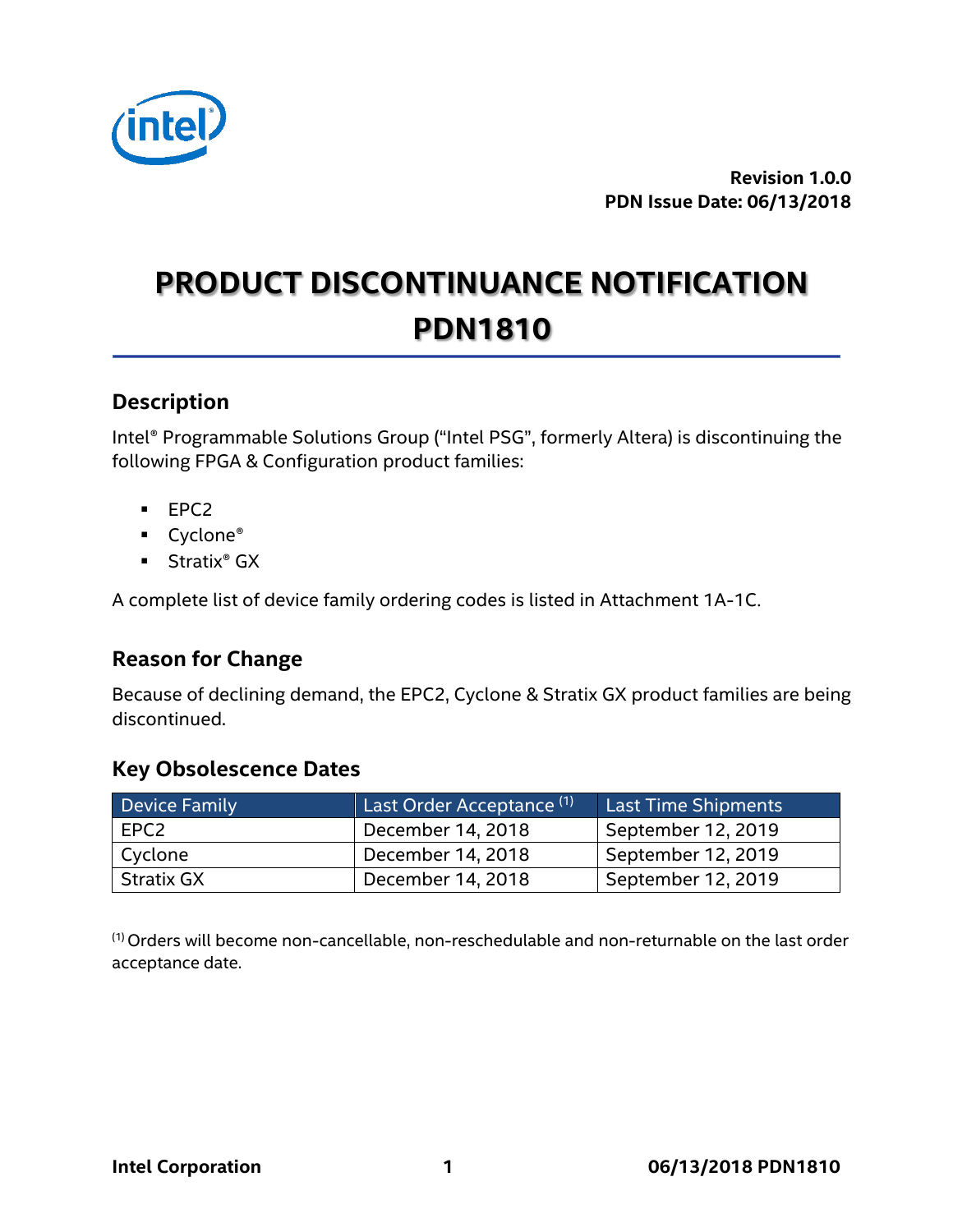#### **Products Affected**

See Attachment 1A-1C for complete list of the affected OPNs (ordering part numbers). Please refer to the contact information provided below for any questions or requests for assistance. The list of affected OPNs may also be downloaded here: [https://www.altera.com/content/dam/altera-www/global/en\\_US/pdfs/literature/pcn/pdn1810](https://www.altera.com/content/dam/altera-www/global/en_US/pdfs/literature/pcn/pdn1810-opn-list.xlsx) [opn-list.xlsx](https://www.altera.com/content/dam/altera-www/global/en_US/pdfs/literature/pcn/pdn1810-opn-list.xlsx)

#### **Contact**

For more information and assistance, please contact Sales or Customer Service in your region.

#### **Customer Notifications Subscription**

Customers that have subscribed to Intel PSG's customer notification mailing list will receive updates automatically via email.

If you would like to receive customer notifications by email, please subscribe to our customer notification mailing list at

<https://www.altera.com/subscriptions/email/signup/eml-index.jsp>

#### **Revision History**

| <b>Date</b> | <b>Rev</b> | <b>Description</b> |
|-------------|------------|--------------------|
| 06/13/2018  | 1.0.0      | Initial Release    |

©2018 Intel Corporation. All rights reserved. Intel, the Intel logo, Altera, Arria, Cyclone, Enpirion, Max, Nios, Quartus and Stratix words and logos are trademarks of Intel Corporation or its subsidiaries in the U.S. and/or other countries. Other marks and brands may be claimed as the property of others. Intel reserves the right to make changes to any products and services at any time without notice. Intel assumes no responsibility or liability arising out of the application or use of any information, product, or service described herein except as expressly agreed to in writing by Intel. Intel customers are advised to obtain the latest version of device specifications before relying on any published information and before placing orders for products or services.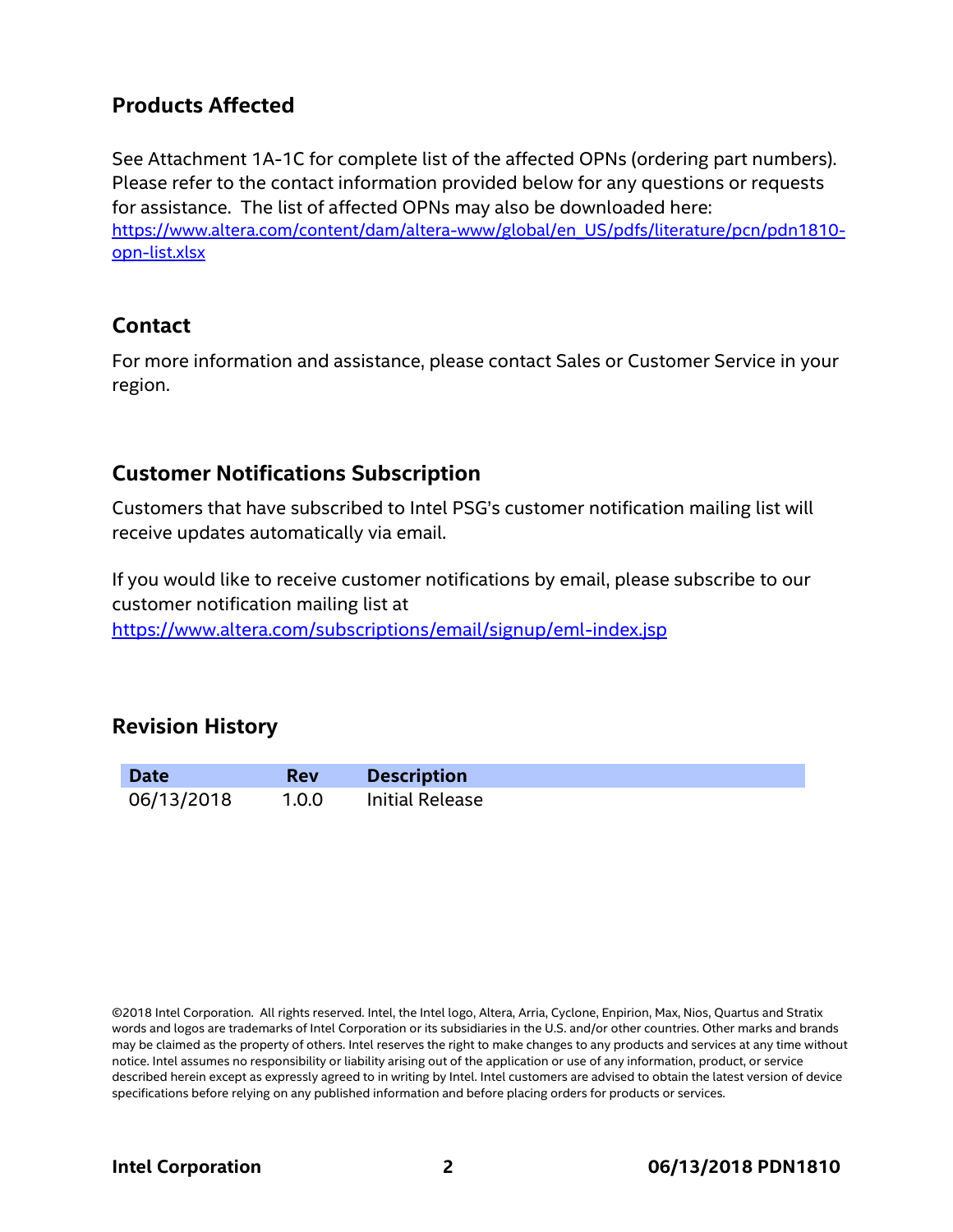### **Attachment 1A**

# **Affected Ordering Part Numbers (OPNs) – EPC2**

| <b>Discontinued Ordering Code</b> | <b>Discontinued Ordering Code</b> |
|-----------------------------------|-----------------------------------|
| EPC2LC20                          | EPC2TC32                          |
| EPC2LC20EM                        | EPC2TC32N                         |
| EPC2LC20N                         | EPC2TI32                          |
| EPC2LI20                          | EPC2TI32N                         |
| EPC2LI20N                         | EPC2XXA                           |
| EPC2LI20NGA                       |                                   |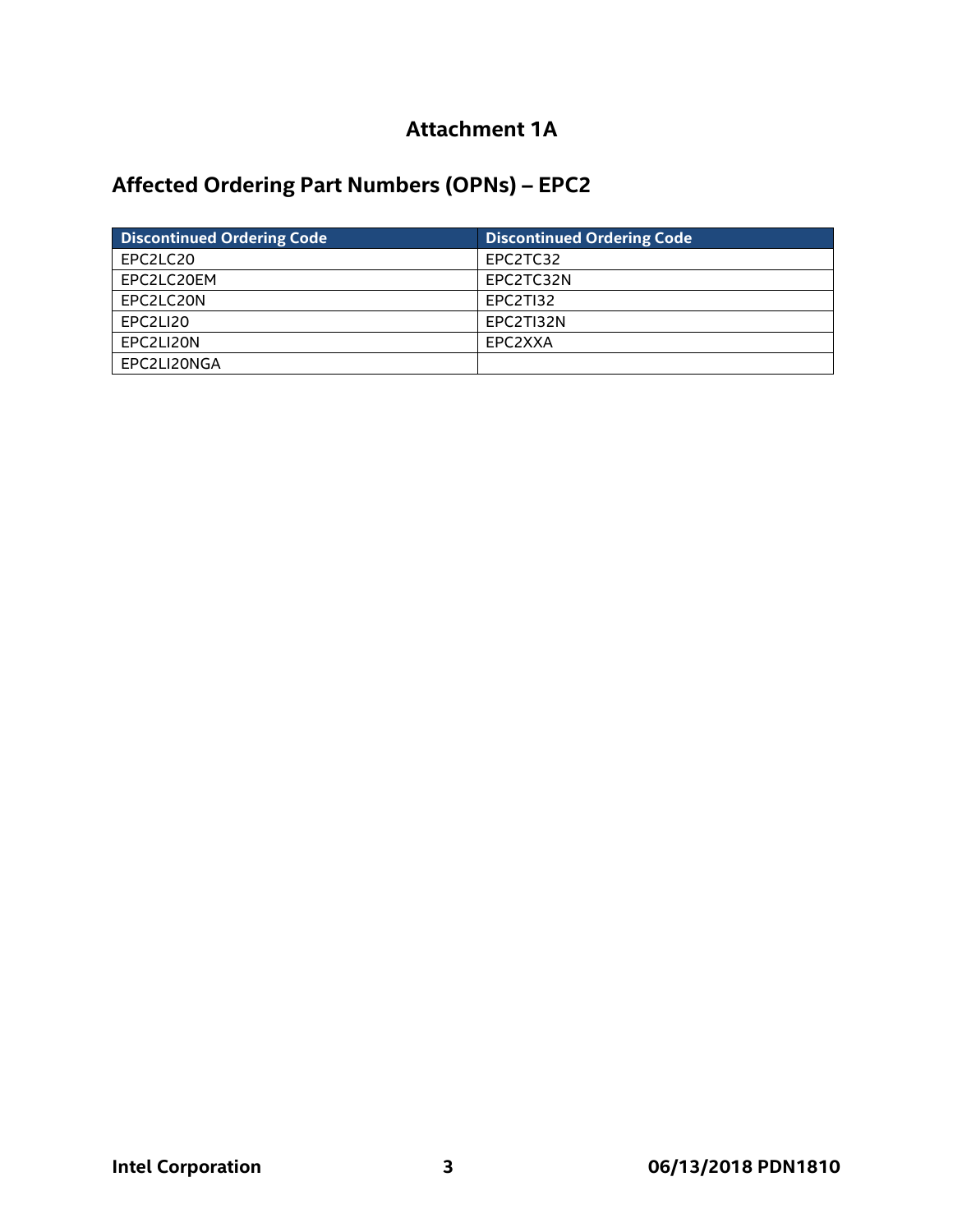## **Attachment 1B**

## **Affected Ordering Part Numbers (OPNs) – Cyclone**

| <b>Discontinued Ordering Code</b> | <b>Discontinued Ordering Code</b> |
|-----------------------------------|-----------------------------------|
| EP1C12F256C6                      | EP1C20F400C6N                     |
| EP1C12F256C6AA                    | EP1C20F400C7                      |
| EP1C12F256C6N                     | EP1C20F400C7N                     |
| EP1C12F256C7                      | EP1C20F400C8                      |
| EP1C12F256C7N                     | EP1C20F400C8N                     |
| EP1C12F256C8                      | EP1C20F400C8NAC                   |
| EP1C12F256C8EC                    | EP1C20F400I7                      |
| EP1C12F256C8N                     | EP1C20F400I7N                     |
| EP1C12F256I7                      | EP1C3T100A8N                      |
| EP1C12F256I7N                     | EP1C3T100C6                       |
| EP1C12F324C6                      | EP1C3T100C6N                      |
| EP1C12F324C6AA                    | EP1C3T100C7                       |
| EP1C12F324C6N                     | EP1C3T100C7N                      |
| EP1C12F324C7                      | EP1C3T100C8                       |
| EP1C12F324C7N                     | EP1C3T100C8N                      |
| EP1C12F324C8                      | EP1C3T100I7                       |
| EP1C12F324C8N                     | EP1C3T100I7N                      |
| EP1C12F324C8NGA                   | EP1C3T144A8N                      |
| EP1C12F324l7                      | EP1C3T144C6                       |
| EP1C12F324I7N                     | EP1C3T144C6N                      |
| EP1C12Q240C6                      | EP1C3T144C7                       |
| EP1C12Q240C6N                     | EP1C3T144C7N                      |
| EP1C12Q240C6NAA                   | EP1C3T144C8                       |
| EP1C12Q240C7                      | EP1C3T144C8GA                     |
| EP1C12Q240C7N                     | EP1C3T144C8N                      |
| EP1C12Q240C8                      | EP1C3T144C8NGA                    |
| EP1C12Q240C8N                     | EP1C3T144l7                       |
| EP1C12Q240I7                      | EP1C3T144I7N                      |
| EP1C12Q240I7N                     | EP1C3XXB                          |
| EP1C12WWAA                        | EP1C4F324C6                       |
| EP1C20F324C6                      | EP1C4F324C6N                      |
| EP1C20F324C6N                     | EP1C4F324C7                       |
| EP1C20F324C7                      | EP1C4F324C7N                      |
| EP1C20F324C7N                     | EP1C4F324C8                       |
| EP1C20F324C8                      | EP1C4F324C8N                      |
| EP1C20F324C8N                     | EP1C4F324I7                       |
| EP1C20F324C8NGA                   | EP1C4F324I7N                      |
| EP1C20F324l7                      | EP1C4F400C6                       |
| EP1C20F324I7N                     | EP1C4F400C6N                      |
| EP1C20F400C6                      | EP1C4F400C7                       |
| EP1C20F400C6AB                    | EP1C4F400C7N                      |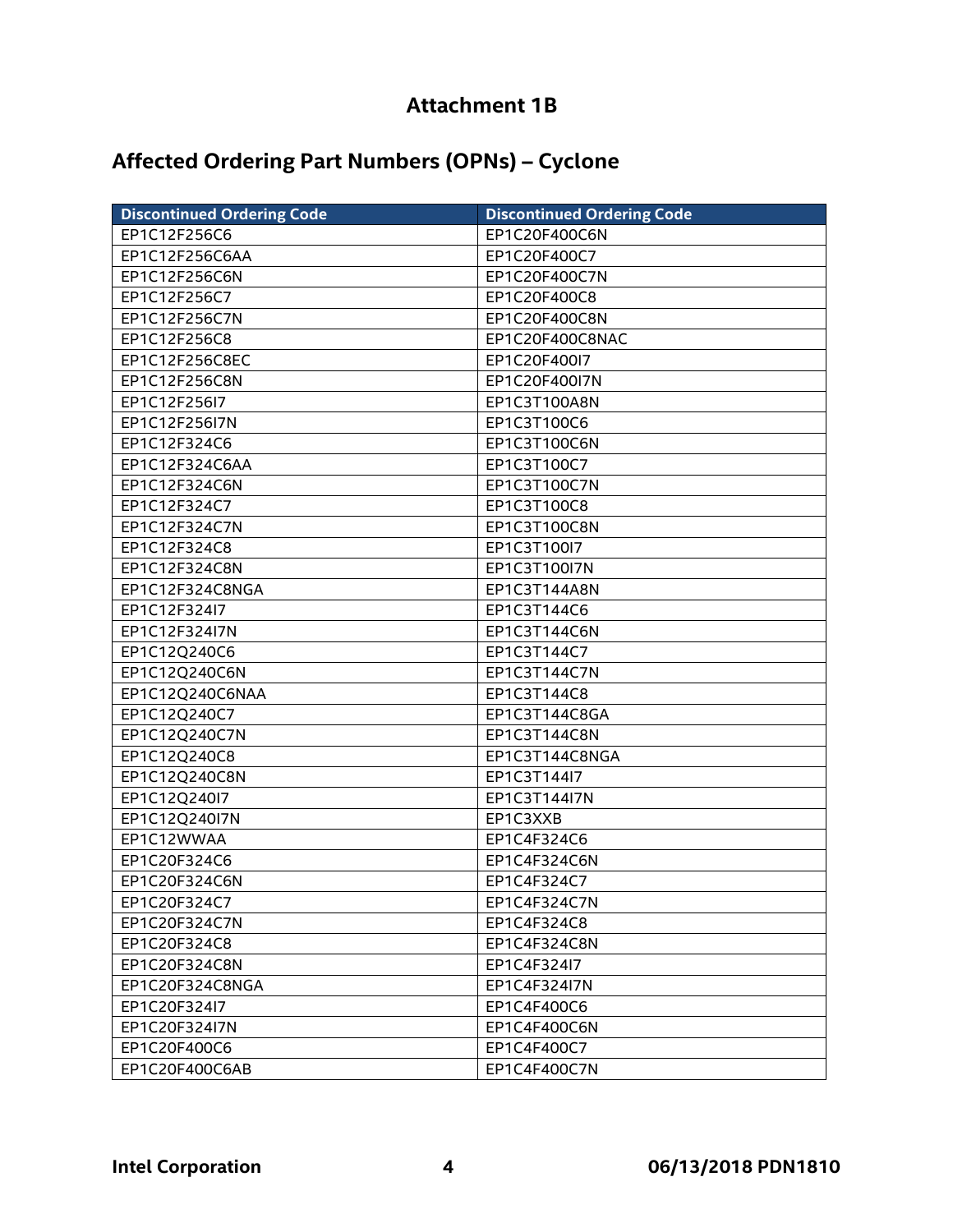# **Affected Ordering Part Numbers (OPNs) – Cyclone (continued)**

| <b>Discontinued Ordering Code</b> | <b>Discontinued Ordering Code</b> |
|-----------------------------------|-----------------------------------|
| EP1C4F400C8                       | EP1C6Q240C6N                      |
| EP1C4F400C8N                      | EP1C6Q240C7                       |
| EP1C4F400C8NAA                    | EP1C6Q240C7N                      |
| EP1C4F400C8NAB                    | EP1C6Q240C8                       |
| EP1C4F400I7                       | EP1C6Q240C8N                      |
| EP1C4F400I7N                      | EP1C6Q240I7                       |
| EP1C6F256C6                       | EP1C6Q240I7N                      |
| EP1C6F256C6N                      | EP1C6T144C6                       |
| EP1C6F256C6NGA                    | EP1C6T144C6N                      |
| EP1C6F256C7                       | EP1C6T144C7                       |
| EP1C6F256C7N                      | EP1C6T144C7N                      |
| EP1C6F256C7NAB                    | EP1C6T144C8                       |
| EP1C6F256C8                       | EP1C6T144C8AA                     |
| EP1C6F256C8EC                     | EP1C6T144C8N                      |
| EP1C6F256C8N                      | EP1C6T144I7                       |
| EP1C6F256I7                       | EP1C6T144I7N                      |
| EP1C6F256I7N                      | EP1C6XXA                          |
| EP1C6Q240C6                       |                                   |